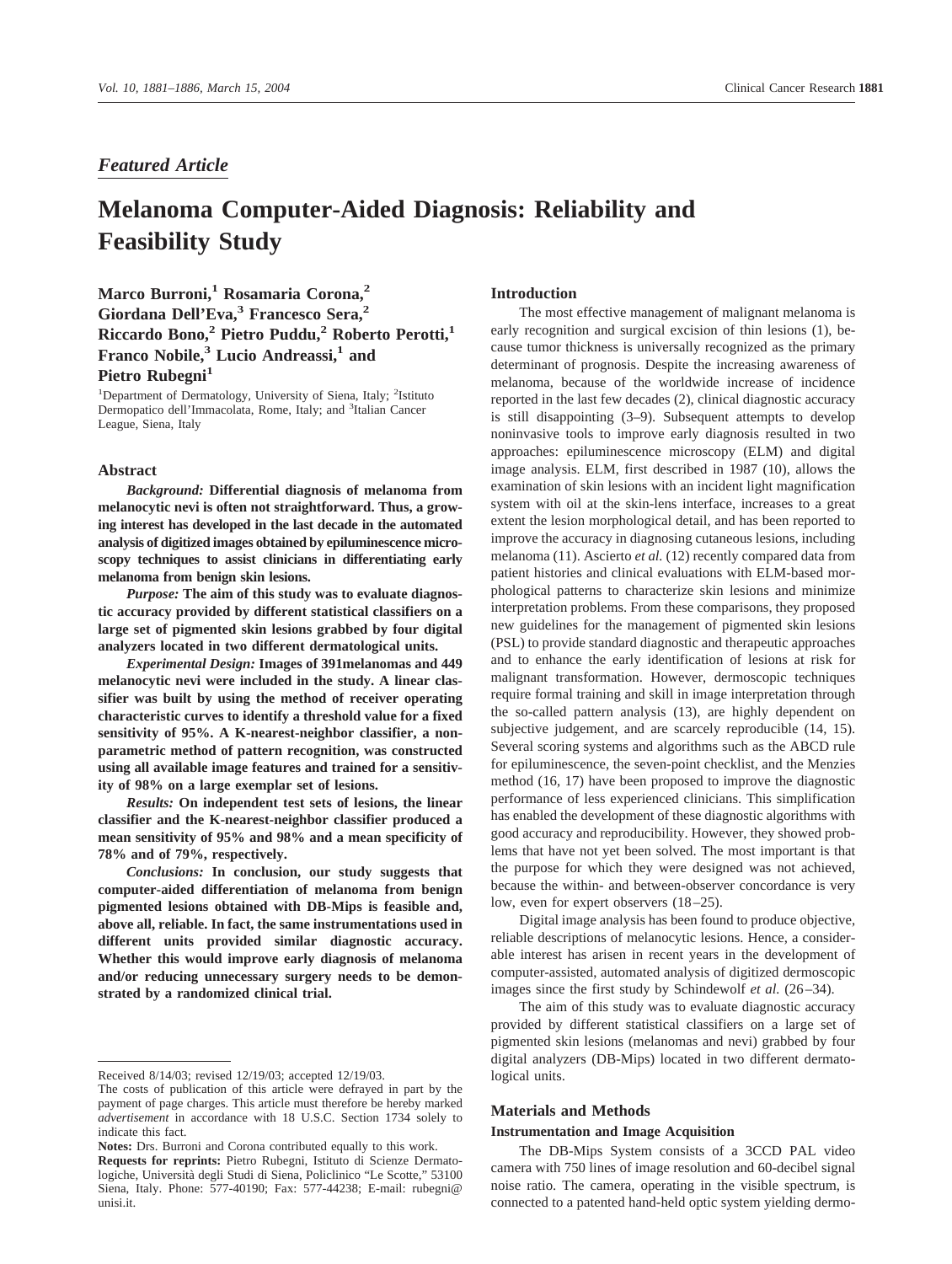scopic images with a magnification power ranging from  $\times$ 6 to  $\times$ 40 allowing a horizontal field of view from 40 to 6 mm. The light is provided by a 3200'k source and is homogeneously distributed on the analyzing surface at all magnifications. The three separate components of the Broadcast video signal (768  $\times$ 576) are connected to an high-quality frame grabber (set to  $768 \times 576$  resolution and 24 bit/pixel color depth) placed inside a PC. Removable magneto-optical disks (640 MB) are used for image storage.

#### **Image Segmentation and Feature Extraction**

The choice of the most useful features to extract from digital images depends on the results of epiluminescence pattern analysis. Although the system saves the microscope magnifications along with the texture analysis, offering an objective evaluation, the different magnifications could confuse clinicians wanting to make subjective comparisons of lesions. The system used a procedure for digital image processing based on the Laplacian filter for segmentation and a zero-crossing algorithm for the border automatic outline (26). It then evaluated 49 parameters for discriminant power. Reproducibility was first tested on digitized images of 100 lesions belonging to 20 subjects (one PSL for each patient recorded five times at 15-min intervals). Absolute differences between single measurements and mean values of a given lesion or parameter never exceeded 5% of the mean value. The parameters, as described previously (19), belonged to four categories: geometries; colors; textures; and islands of color (*i.e.,* color clusters inside the lesion). In brief, the geometric variables were: area; maximum and minimum diameters; radius; variance of contour symmetry; circularity; fractality of borders; and ellipsoidality. Color variables were: mean values of red, green, and blue inside the lesion; mean values of red, green, and blue of healthy skin around the lesion; deciles of red, green, and blue inside the lesion; quartiles of red, green, and blue inside the lesion, mean skin-lesion gradient, variance of border gradient, border homogeneity, and border interruptions. Texture variables were: mean contrast and entropy of lesion; and contrast and entropy fractality. The islands of color variables were: peripheral dark regions; dark area; imbalance of dark region; imbalance green area; red area; dominant green region imbalance; blue-gray area; blue-gray regions; transition area; transition region imbalance; background area; background regions imbalance; red, green, and blue multicomponent; and number of red, green, and blue percentiles inside the lesion.

The system evaluates the above variables and gives the diagnostic probability (in real time during clinical examination) at a rate of 24 checks/s.

#### **Image Databases**

The pigmented lesions were selected from the image databases of the Department of Dermatology of the University of Siena, Italy, and the Istituto Dermopatico dell'Immacolata (IDI), a research hospital for skin diseases in Rome, Italy. The selected lesions included all melanomas undergoing ELM examination before surgical excision at the Rome and Siena centers (*n* 372) between 1999 and 2003 and a random sample of 449 surgically removed benign melanocytic lesions (with available histological diagnosis), including 85 histologically atypical nevi (architectural disorder and melanocytic atypia). All of the PSL were flat and impalpable. Out of a total of 372 melanomas, 70 (19%) were *in situ* and 178 (48%) were early melanomas with Breslow thickness  $\leq 0.75$  mm.

## **Linear Discriminant Classifier**

**Feature Selection.** The selection of features for the linear classifier was performed on the entire set of histologically diagnosed images. As a first step in the selection process, the Pearson correlation coefficient was calculated for each possible pair of features. Among groups of highly correlated parameters  $(r > 0.9)$  with similar morphological meaning, we selected the one with the best discriminating power. As a second step, we only retained for the final analysis features for which there was a significant (*t* test) difference between melanomas and nonmelanomas and, within these diagnostic classes, no significant difference between centers. This left 10 parameters.

**Lesion Classification.** For lesion classification, a discriminant analysis approach was used (35). Starting with the two classes of lesions, *i.e.,* melanomas and melanocytic nevi, we calculated a score

$$
z = a_0 + \sum_{i=1}^{10} a_i X_i
$$

for each lesion, where the weights *a* were obtained maximizing the distance between the means of melanomas and of nevi in the training set in unidimensional space with standardized variability.

Three classifiers were designed using the training samples of the Siena and Rome centers: (a) training set of IDI, Rome; (b) training set of Siena University; and (c) pool of Rome and Siena training sets. Their accuracies were measured in terms of their performance on the test samples. The discriminant linear function was calculated for each lesion in the test set, and the lesion was assigned to the melanoma group if the value was above the threshold value. This classification was then compared with the histopathological classification (gold standard), and classifier performance was measured as sensitivity and specificity. The method of receiver operating characteristic curves (36) was used to identify the threshold value for a fixed sensitivity of 95%.

#### **K-Nearest-Neighbor Classifier**

The K-nearest-neighbor classifier (37) is a nonparametric method of pattern recognition used to determine the class of an object by its features vector. For a lesion belonging to the test set (query vector), it finds the K vectors closest to the query vector in the training set. The unclassified sample is then assigned to the class represented by the majority of the K closest neighbors. This method uses the nonparametric Bayes decision rule, which does not require prior knowledge of the distribution but instead relies on a training set of objects with known class membership to make decisions on the membership of an unknown object. In other words, it assigns an unknown object to the class with the highest *a posteriori* probability, using an Euclidean metric. *A posteriori* probabilities are computed after estimating classconditional densities. Accurate estimates of class-conditional densities require a large volume of training data. If there are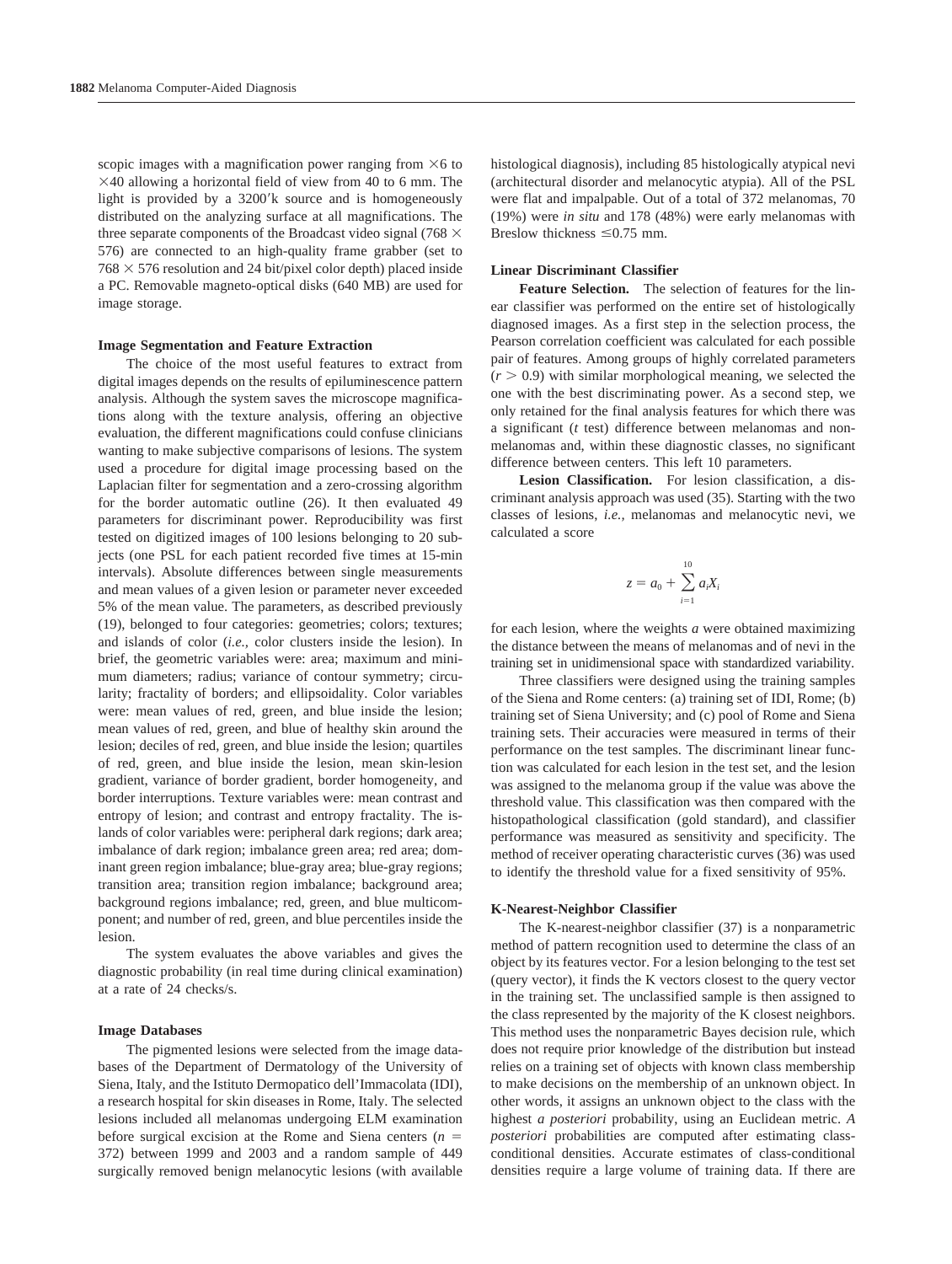|                  |              | Melanocytic nevi |        |            | Melanomas |         |                          |                     |                   |  |
|------------------|--------------|------------------|--------|------------|-----------|---------|--------------------------|---------------------|-------------------|--|
|                  |              | Total            | Common | Dysplastic | Total     | In situ | Thickness<br>$\leq 0.75$ | Thickness<br>> 0.75 | n.a. <sup>a</sup> |  |
| IDI, Rome        | Training set | 99               | 83     | 16         |           | 10      | 37                       | 23                  |                   |  |
|                  | Test set     | 92               | 75     | 17         | 78        |         | 38                       | 25                  |                   |  |
|                  | Total        | 191              | 158    | 33         | 155       | 19      | 75                       | 48                  | 13                |  |
| Siena University | Training set | 121              | 92     | 29         | 107       | 24      | 54                       | 17                  | 12                |  |
|                  | Test set     | 137              | 114    | 23         | 110       | 27      | 49                       | 24                  | 10                |  |
|                  | Total        | 258              | 206    | 52         | 217       | 51      | 103                      | 41                  | 22                |  |

*Table 1* Description of the image databases of histologically diagnosed pigmented lesions of the skin

*<sup>a</sup>* n.a., not available.

enough members in the training set, the probability of error for the K-nearest-neighbor classifier is sufficiently close to the Bayes (optimal) probability of error.

**Training Set.** The training set for the K-nearest-neighbor classifier consisted of 1081 histologically diagnosed skin lesions, including 428 (40%) melanomas and 653 benign pigmented lesions, 58 of which were atypical nevi. These lesions were selected from the image databases of several institutions using the same ELM instrumentation, *i.e.,* IDI-Rome; Siena University Dermatology Clinic; IDI-Capranica; and the Italian Cancer League Clinics of Grosseto, Livorno, Arezzo, Trento, and Siena.

**Lesion Classification.** K-nearest-neighbor classifier accuracy was estimated on the histologically diagnosed lesions of the Rome and Siena centers by the jackknife procedure. The prevalence of melanomas among the first 100 closest neighbors was determined, and the lesion was assigned to the melanoma group if the prevalence was higher than a threshold value  $T_{100}$ . The method of receiver operating characteristic curves was used to identify the  $T_{100}$  value necessary for a sensitivity of 98%.

# **Results**

## **Description of the Image Sets**

Table 1 shows the distribution of the lesions included in the training and test sets by histological diagnosis and center. The Siena University image database included a higher proportion of *in situ* melanomas. For each center, the random allocation of lesions to the training and test sets yielded two groups of lesions including melanomas of similar thickness and the same proportion of *in situ* melanomas and atypical nevi.

## **Description of the Features Selected for the Linear Discriminant Classifier**

The means and SDs of the 10 selected parameters by diagnosis are reported in Table 2. For all parameters, a clear-cut difference between melanomas and nevi was observed. As an additional check of the feature selection procedure, a logistic regression model including all of the selected features was run to assess the association of each feature with melanoma, after adjusting for all of the others. All but two geometric parameters,

|                                                                                      |        | Melanomas<br>$(n = 391)$ | Nevi<br>(histological diagnosis)<br>$(n = 449)$ | $P$ value |            |  |
|--------------------------------------------------------------------------------------|--------|--------------------------|-------------------------------------------------|-----------|------------|--|
| Selected digital image parameters (dermoscopic correlates)                           | Mean   | <b>SD</b>                | SD.<br>Mean                                     |           | $(t$ test) |  |
| Geometry                                                                             |        |                          |                                                 |           |            |  |
| Area inside the outline (size)                                                       | 4.097  | 0.815                    | 3.001                                           | 0.699     | 0.000      |  |
| Variance of contour symmetry with respect to 180° axes                               | 3.952  | 1.858                    | 4.207                                           | 1.779     | 0.004      |  |
| (symmetry of lesion layout)                                                          |        |                          |                                                 |           |            |  |
| Fractality of borders (border indenting)                                             | 0.786  | 0.104                    | 0.767                                           | 0.086     | 0.043      |  |
| Colors and Texture                                                                   |        |                          |                                                 |           |            |  |
| Skin lesion gradient (mean sharpness of lesion border)                               | 23.785 | 14.015                   | 10.138                                          | 5.997     | 0.000      |  |
| Variance of skin lesion gradient histogram (variance of                              | 60.152 | 15.575                   | 77.872                                          | 7.690     | 0.000      |  |
| sharpness along lesion border)                                                       |        |                          |                                                 |           |            |  |
| Texture entropy (network analysis)                                                   | 3.367  | 0.342                    | 3.191                                           | 0.289     | 0.000      |  |
| Islands (Clusters of colors)                                                         |        |                          |                                                 |           |            |  |
| Imbalance of transition regions between lesion and healthy skin                      | 0.324  | 0.276                    | 0.213                                           | 0.166     | 0.000      |  |
| (imbalance with respect to "center of gravity" of skin-lesion<br>transition regions) |        |                          |                                                 |           |            |  |
| Imbalance of blue-gray areas (imbalance with respect to "center"                     | 0.197  | 0.215                    | 0.055                                           | 0.093     | 0.000      |  |
| of gravity" of areas of lesion tending to gray-blue color)                           |        |                          |                                                 |           |            |  |
| Gradient of the dark areas from lesion center to periphery                           | 0.330  | 0.207                    | 0.148                                           | 0.115     | 0.000      |  |
| (peripheral dark areas)                                                              |        |                          |                                                 |           |            |  |
| Number of border abruptions in red band (border abruptions)                          | 6.115  | 2.815                    | 4.866                                           | 2.440     | 0.000      |  |

*Table 2* Mean and SD of 10 digital image parameters selected for the linear classifiers, by diagnosis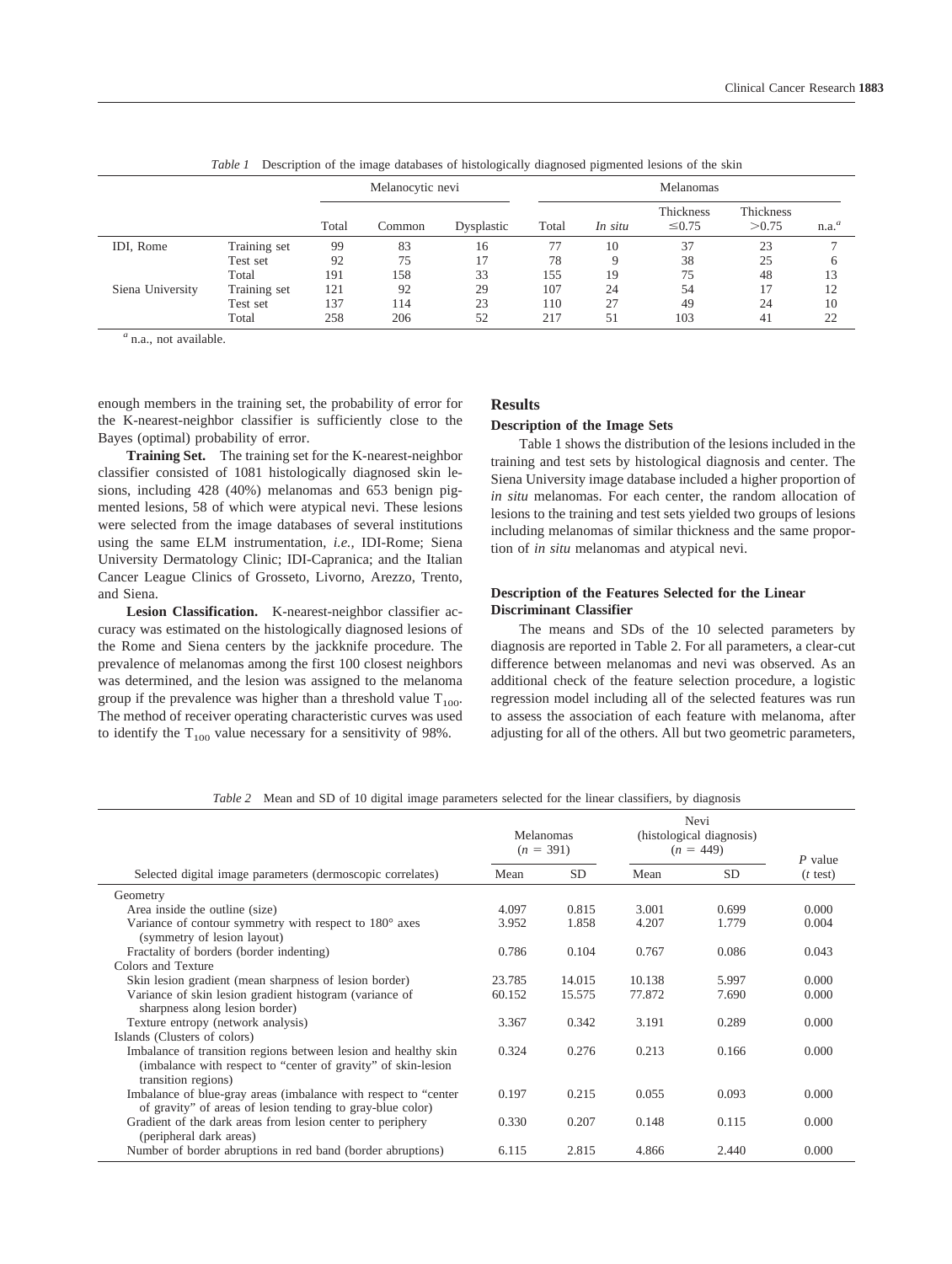|                                  |                    | Melanomas        |                                        |                               |                               | Melanocytic nevi       |                  |                                        |                               |                               |                        |
|----------------------------------|--------------------|------------------|----------------------------------------|-------------------------------|-------------------------------|------------------------|------------------|----------------------------------------|-------------------------------|-------------------------------|------------------------|
| Center                           | Sets of<br>lesions | $\boldsymbol{n}$ | Linear<br>classifier<br>1 <sup>a</sup> | Linear<br>classifier<br>$2^a$ | Linear<br>classifier<br>$3^a$ | $K-NN^b$<br>classifier | $\boldsymbol{n}$ | Linear<br>classifier<br>1 <sup>a</sup> | Linear<br>classifier<br>$2^a$ | Linear<br>classifier<br>$3^a$ | $K-NN^b$<br>classifier |
| <b>IDI</b> Rome                  | Training           | 77               | 95%                                    |                               |                               |                        | 99               | 83%                                    |                               |                               |                        |
|                                  | Test               | 78               | 95%                                    |                               | 95%                           |                        | 92               | 83%                                    |                               | 84%                           |                        |
|                                  | Total              | 155              |                                        | 93%                           |                               | 98%                    | 191              |                                        | 81%                           |                               | 82%                    |
| Siena University                 | Training           | 107              |                                        | 95%                           |                               |                        | 121              |                                        | 78%                           |                               |                        |
|                                  | Test               | 110              |                                        | 96%                           | 95%                           |                        | 137              |                                        | 71%                           | 72%                           |                        |
|                                  | Total              | 217              | 94%                                    |                               |                               | 98%                    | 258              | 73%                                    |                               |                               | 76%                    |
| IDI Rome $+$ Siena<br>University | Training           | 184              |                                        |                               | 95%                           |                        | 220              |                                        |                               | 78%                           | 79%                    |

*Table 3* Performance of four classifiers on different sets of lesions, expressed as sensitivity (percentage of melanomas correctly classified) and specificity (percentage of melanocytic nevi correctly classified)

*<sup>a</sup>* Linear classifier 1, constructed on the Rome IDI training set; linear classifier 2, constructed on the Siena University training set; linear classifier 3, constructed on the pooled Rome and Siena University training sets. *<sup>b</sup>* K-NN, K-nearest-neighbor classifier.

*i.e.,* fractality of the border and variance of the contour symmetry, were independently associated with melanoma (data not shown).

#### **Classifier Performance**

**Linear Discriminant Classifiers.** Table 3 shows the performance of three linear discriminant classifiers, two of which were trained on separate sets derived from the Rome and Siena centers, whereas the third was built on the pooled Siena and Rome training sets. The three classifiers were then independently tested on the Rome and Siena sets of lesions.

The first linear classifier, constructed on the Rome training set, with a fixed sensitivity of 95% reached a specificity of 83% on the Rome test set. When tested on the whole set of lesions belonging to the Siena Dermatology Department, a substantially stable performance was observed in terms of sensitivity (94%), whereas the specificity was 73% (Table 3). Similar results were obtained with the second classifier, constructed on the Siena University training set, which yielded a sensitivity of 93% and a specificity of 81% on the set of lesions from the Rome center.

**K-Nearest-Neighbor Classifier.** Table 3 shows also the performance of the K-nearest-neighbor classifier on the same sets of lesions. With a fixed sensitivity of 98%, a mean specificity of 79% was obtained on all sets of histologically diagnosed benign lesions, comparable with that obtained by the linear classifiers.

#### **Discussion**

Since the development of digital ELM, which allowed the acquisition and processing of high-quality images of pigmented skin lesions, there has been a growing interest in developing computerized image analysis ("machine vision") and proper algorithms to distinguish with high accuracy subtle differences, unperceived by the human eye, between cutaneous melanoma and benign melanocytic lesions (26–34, 38–45). Thus, several research efforts have focused in these last few years on the possibility of introducing into daily clinical practice computeraided classification or automatic machine vision to increase the accuracy of melanoma diagnosis. In fact, although dermoscopy seems to have a discriminant power significantly higher than clinical examination in classifying pigmented lesions, as documented in a recent meta-analysis (17), the accuracy of dermoscopy is highly variable across different studies and is still far from the desirable levels of 100% sensitivity and high specificity. Sources of variation are likely to arise from differences in sample sizes, proportion of melanomas in the sample, type of instrument used, dermoscopic criteria used, and, last but not least, human variability in feature recognition and coding.

Our study gives an important contribution to this research area for several reasons. First, it is, to our knowledge, the second study on computer classification of pigmented lesions that compares the performance of different automatic classifiers on independent test sets of lesions (46). Second, this is the only study that assessed the performance of the classifiers on distinct test sets of lesions taken by different instruments in different times and locations belonging to patients from two different population groups. Third, our study highlights the importance of factors such as classifier design and feature selection in computeraided diagnosis that are generally overlooked in the previously published studies. We adopted a very conservative procedure of feature selection for the linear classifier to obtain a relatively small set of robust parameters to discriminate melanoma from benign melanocytic lesions. This strategy and the use of a hold-out (separate training and test sets) design allowed performance estimates that were likely conservatively biased (47– 49). Although conservatively biased, the performances of the linear classifiers were remarkably accurate, with a mean sensitivity of 95% and a mean specificity of 77% and highly stable on sets of lesions derived from different dermatology centers, where the referral criteria for patients with pigmented lesions and the operating conditions of the instruments could have been different.

The most critical requirement of the K-nearest-neighbor classifier is to have a training set including enough examples of each class of pigmented lesions to adequately represent the full range of measurements that can be expected from each class. The use of a training set of 1081 lesions in our study allowed accurate computations of *a posteriori* probabilities, after estimating class-conditional densities, and an estimate of the Bayes error rate. With a misclassification rate for the K-nearest-neigh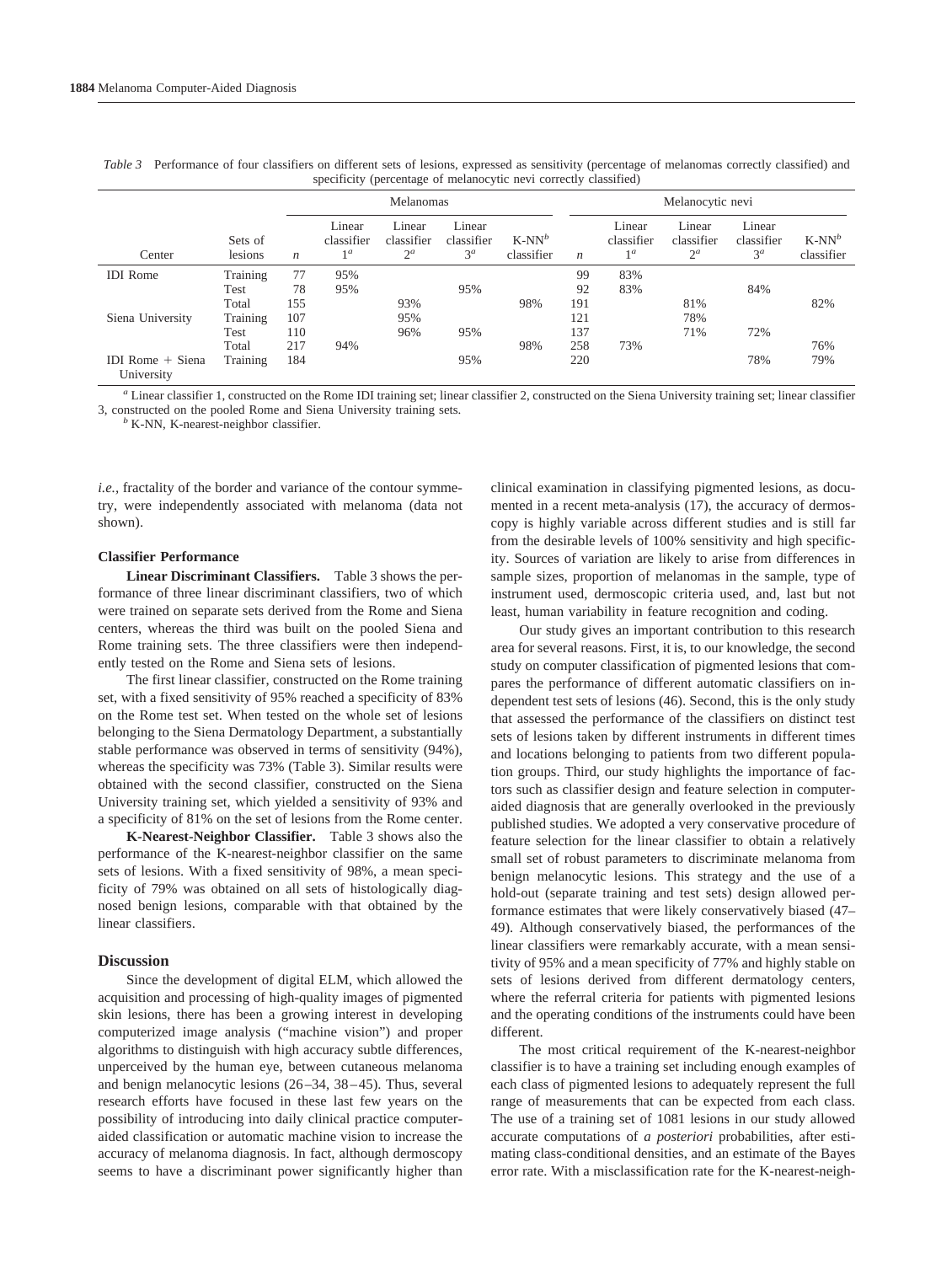bor classifier of 12.5%, the Bayes error rate was greater than 6.25% and below 12.5%.

Comparing the performances of the two classifiers, the Bayes nonparametric approach, yielding a sensitivity of 98% and a specificity of 79%, seemed to give results similar to the geometrical linear discriminant approach (sensitivity of 95% and specificity of 77%). Optimizing the procedures of feature selection and weight definition could additionally improve the performance of the K-nearest-neighbor classifier.

In conclusion, our study suggests that computer-aided differentiation of melanoma from benign pigmented lesions obtained with DB-Mips is feasible and, above all, reliable. In fact, the same instrumentation used in different units on different data sets provided similar diagnostic accuracy. Although the bottom line in the diagnosis of melanoma is likely to continue to depend on the clinical insight of the physician and on the expertise of the pathologist, computer-aided diagnosis could provide clinicians an objective second opinion, at expert level, based on consistently extracting and analyzing image features. To what extent the combination of human and machine-based diagnoses would affect the decision-making process in the management of patients with pigmented lesions by improving the detection of early melanoma and/or decreasing unnecessary surgery remains to be evaluated by well-designed, randomized clinical trials in the field.

#### **Acknowledgments**

We thank Drs. M. Biagioli and P. Taddeucci from the Department of Dermatology, University of Siena, Siena, Italy; Drs. S. Pallotta, and G. Ferranti from the Istituto Dermopatico dell'Immacolata, Rome, Italy; and Drs. M. Nudo, G. Rossi, F. Carlesimo, and F. Lechiancole from the Istituto Dermopatico dell'Immacolata, Capranica, Italy.

#### **References**

1. NIH Consensus Conference. Diagnosis and treatment of early melanoma. J Am Med Assoc 1992;268:1314–9.

2. Rigel DS, Carucci JA. Malignant melanoma: prevention, early detection, and treatment in the 21st century. CA-Cancer J Clin 2000;50: 215–36.

3. DeCoste SD, Stern RS. Diagnosis and treatment of nevomelanocytic lesions of the skin: a community-based study. Arch Dermatol 1993;129: 57–62.

4. Grin CM, Kopf AW, Welkovich B, Bart RS, Levenstein MJ. Accuracy in the clinical diagnosis of malignant melanoma. Arch Dermatol 1990;126:763–6.

5. Koh HK, Caruso A, Gage I, et al*.* Evaluation of melanoma/skin cancer screening in Massachusetts: preliminary results. Cancer 1990; 65:375–9.

6. Curley RK, Cook MG, Fallowfield ME, Marsden RA. Accuracy in clinically evaluating pigmented lesions. Br Med J 1989;299:16–8.

7. Friedman RJ, Rigel DS, Kopf AW. Early detection of malignant melanoma: the role of physician examination and self-examination of the skin. CA-Cancer J Clin 1985;35:130–51.

8. MacKie RM. Clinical recognition of early invasive malignant melanoma. Br Med J 1990;301:1005–6.

9. Healsmith MF, Bourke JF, Osborne JE, Graham-Brown RA. An evaluation of the revised seven-point checklist for the early diagnosis of cutaneous malignant melanoma. Br J Dermatol 1994;130:48–50.

10. McGovern TW, Litaker MS. Clinical predictors of malignant pigmented lesions: a comparison of the Glasgow seven-point checklist and the American Cancer Society's ABCDs of pigmented lesions. J Dermatol Surg Oncol 1992;18:22–6.

11. du Vivier AW, Williams HC, Brett JV, Higgins EM. How do malignant melanomas present and does this correlate with the sevenpoint check-list? Clin Exp Dermatol 1991;16:344–7.

12. Ascierto PA, Palmieri G, Botti G, et al. Early diagnosis of malignant melanoma: proposal of a working formulation for the management of cutaneous pigmented lesions from the Melanoma Cooperative Group. Int J Oncol 2003;22:1209–15.

13. Whited JD, Grichnik JM. Does this patient have a mole or a melanoma? J Am Med Assoc 1998;279:696–701.

14. Steiner A, Pehamberger H, Wolff K. Improvement of the diagnostic accuracy in pigmented skin lesions by epiluminescent light microscopy. Anticancer Res 1987;7:433–4.

15. Steiner A, Pehamberger H, Wolff K. *In vivo* epiluminescence microscopy of pigmented skin lesions. II. Diagnosis of small pigmented skin lesions and early detection of malignant melanoma. J Am Acad Dermatol 1987;17:584–91.

16. Pehamberger H, Binder M, Steiner A, Wolff K. *In vivo* epiluminescence microscopy: improvement of early diagnosis of melanoma. J Invest Dermatol 1993;100:356S–62S.

17. Bafounta ML, Beauchet A, Aegerter P, Saiag P. Is dermoscopy (epiluminescence microscopy) useful for the diagnosis of melanoma? Results of a meta-analysis using techniques adapted to the evaluation of diagnostic tests. Arch Dermatol 2001;137:1343–50.

18. Binder M, Schwarz M, Winkler A, et al. Epiluminescence microscopy: a useful tool for the diagnosis of pigmented skin lesions for formally trained dermatologists. Arch Dermatol 1995;131:286–91.

19. Soyer HP, Argenziano G, Chimenti S, Ruocco V. Dermoscopy of pigmented skin lesions. In: An atlas based on the Consensus Net Meeting on Dermoscopy 2000. Milan, Italy: EDRA Medical Publishing; 2001.

20. Carli P, De Giorgi V, Naldi L, Dosi G. Reliability and interobserver agreement of dermoscopic diagnosis of melanoma and melanocytic naevi: dermoscopy panel. Eur J Cancer Prev 1998;7:397–402. 21. Stanganelli I, Burroni M, Rafanelli S, Bucchi L. Intraobserver agreement in interpretation of digital epiluminescence microscopy. J Am Acad Dermatol 1995;33:584–9.

22. Nachbar F, Stolz W, Merkle T, et al. The ABCD rule of dermatoscopy: high prospective value in the diagnosis of doubtful melanocytic skin lesions. J Am Acad Dermatol 1994;30:551–9.

23. Argenziano G, Fabbrocini G, Carli P, De Giorgi V, Sammarco E, Delfino M. Epiluminescence microscopy for the diagnosis of doubtful melanocytic skin lesions: comparison of the ABCD rule of dermatoscopy and a new 7-point checklist based on pattern analysis. Arch Dermatol 1998;134:1563–70.

24. Menzies SW, Ingvar C, Crotty KA, McCarthy WH. Frequency and morphologic characteristics of invasive melanomas lacking specific surface microscopic features. Arch Dermatol 1996;132:1178–82.

25. Pizzichetta MA, Talamini R, Piccolo D, et al. The ABCD rule of dermatoscopy does not apply to small melanocytic skin lesions. Arch Dermatol 2001;137:1376–8.

26. Schindewolf T, Stolz W, Albert R, Abmayr W, Harms H. Classification of melanocytic lesions with color and texture analysis using digital image processing. Am J Epidemiol 1993;15:1–11.

27. Green A, Martin N, Pfitzner J, O'Rourke M, Knight N. Computer image analysis in the diagnosis of melanoma. J Am Acad Dermatol 1994;31:958–64.

28. Binder M, Steiner A, Schwarz M, Knollmayer S, Wolff K, Pehamberger H. Application of an artificial neural network in epiluminescence microscopy pattern analysis of pigmented skin lesions: a pilot study. Br J Dermatol 1994;130:460–5.

29. Binder M, Kittler H, Seeber A, Steiner A, Pehamberger H, Wolff K. Epiluminescence microscopy-based classification of pigmented skin lesions using computerized image analysis and an artificial neural network. Melanoma Res 1998;8:261–6.

30. Andreassi L, Perotti R, Rubegni P, et al. Digital dermoscopy analysis for the differentiation of atypical nevi and early melanoma: a new quantitative semiology. Arch Dermatol 1999;135:1459–65.